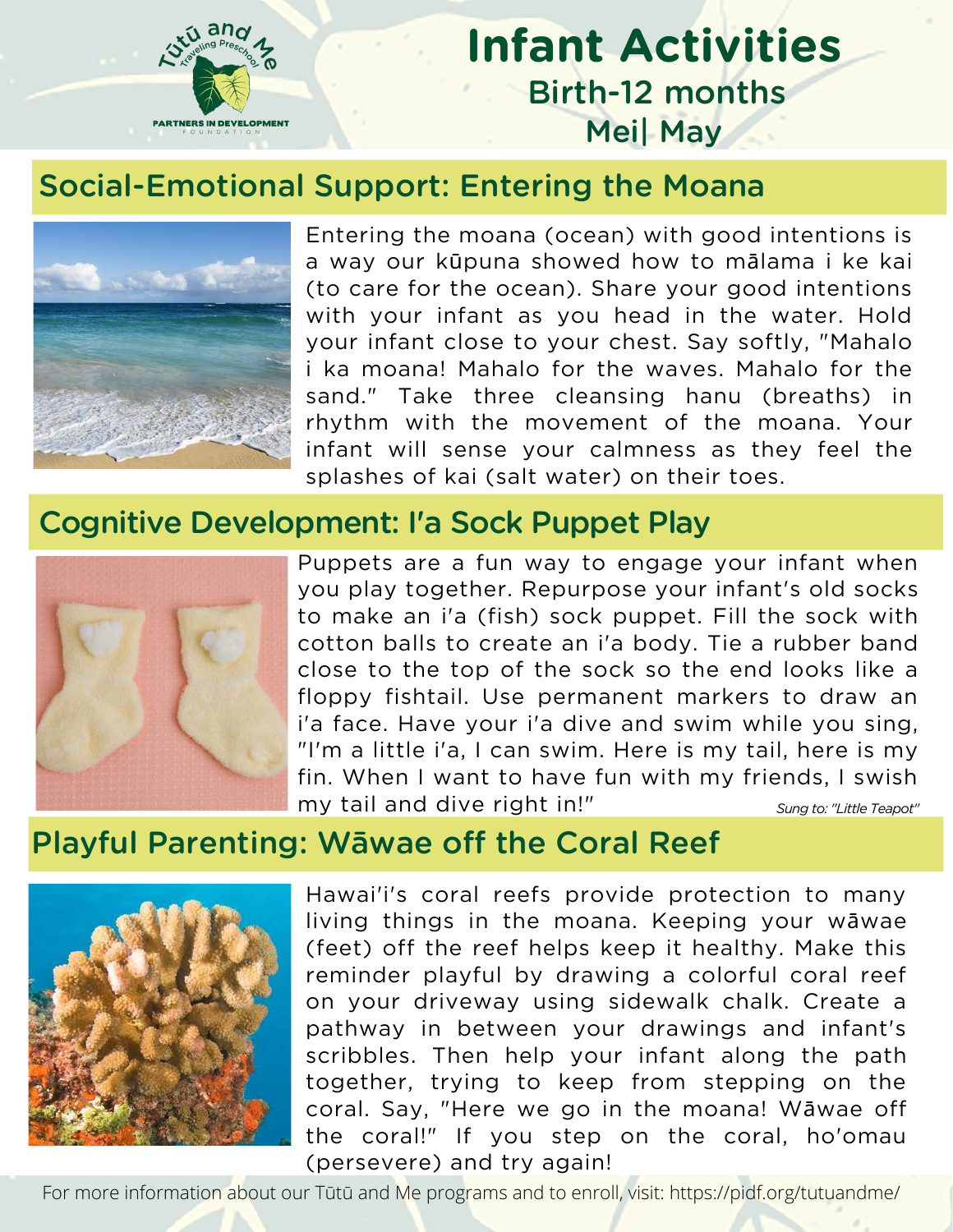

# **Toddler Activities** 12-24 months Mei| May

#### Social-Emotional Support: Nānā ka Maka



Teaching your toddler how to be observant near the moana (ocean) helps build a sense of security with their surroundings. When you notice a swell in the kai (salt water), point it out to your toddler and say, "Nānā ka maka" (Eyes observe/pay attention). Use this phrase with repetition when you observe rain clouds shifting the weather or when you notice the pokey spines of a wana (sea urchin) in the rocks. "Nānā ka maka" cues your toddler to pay attention and stay safe when enjoying the moana.

### Cognitive Development: Big and Small in the Tidepools



Toddlers are beginning to learn the difference between something big and small. Visit the moana coastline during low tide and point out small and big things nestled in the tidepools. Hold your toddler's hands to support them on the slippery rocks. Tidepools are an important place for small i'a (fish) to grow. As your toddler points to i'a, notice and say, "The i'a is small!" Then point out something big like a loli (sea cucumber). Mālama i ke kai and look with your maka (eyes) only.

#### Playful Parenting: Throw Net like the Lawai'a



Lawai'a (fishermen) use throw nets to catch i'a like the aholehole. Draw various sized i'a on paper. Let your toddler color the i'a with crayons Cut out the i'a and scatter them on the floor. Build a coastline with pillows then use a lightweight blanket as a pretend throw net. Crouch behind the pillows and take turns tossing your throw net to catch the i'a! Model counting in both English and Hawaiian as you remove the i'a from your net. Ho'omau (persevere) as your toddler learns to throw net.

For more information about our Tūtū and Me programs and to enroll, visit: https://pidf.org/tutuandme/